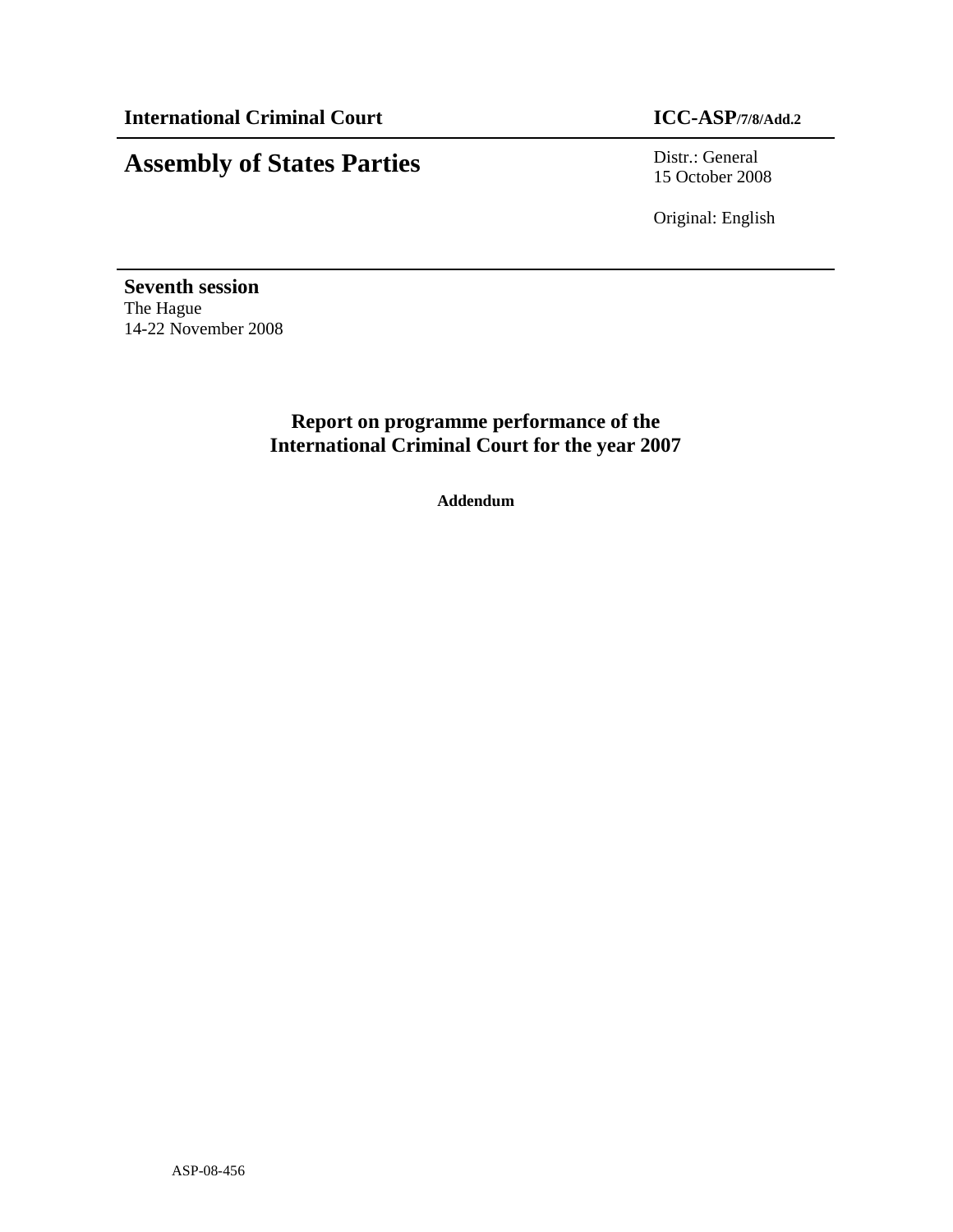1. The present addendum is submitted pursuant to the request<sup>1</sup> of the Committee on Budget and Finance that the Court provide revised performance information on the 2007 budget as an addendum to the report on programme performance for  $2007$ .<sup>2</sup>

2. Tables 1, 2 and 3 have been updated to reflect a downward adjustment to expenditures of  $\epsilon$ 3 million. This adjustment is based on the External Auditor's recommendation and the Court's acceptance to book several year end 2007 purchase orders as expenditure in 2008 rather than 2007. The change was made because the subject purchase orders placed at year end 2007 did not meet all criteria set down in the Court's financial rules and regulations to book as expenditures.

#### **Revised tables 1, 2 and 3**

3. Table 1 provides a summary of appropriation, expenditure, variance and implementation rates by major programme and programme.

| Major programme/programme                                | Appropriation | <b>Expenditure</b> | <b>Variance</b> | Implementation<br>rate in % |
|----------------------------------------------------------|---------------|--------------------|-----------------|-----------------------------|
| Major programme I                                        |               |                    |                 |                             |
| <b>Judiciary</b>                                         | 10,235.9      | 10,235.9           | 0.0             | 100.0                       |
| Major programme II                                       |               |                    |                 |                             |
| <b>Office of the Prosecutor</b>                          | 23,370.9      | 18,428.5           | 4,942.4         | 78.9                        |
| Prosecutor                                               | 7,491.7       | 5,533.4            | 1,958.3         | 73.9                        |
| Jurisdiction, Complementarity & Coop.<br><b>Division</b> | 1,974.8       | 1,374.7            | 600.1           | 69.6                        |
| <b>Investigation Division</b>                            | 10.507.6      | 8,519.5            | 1,988.1         | 81.1                        |
| <b>Prosecution Division</b>                              | 3,396.8       | 3,000.9            | 395.9           | 88.3                        |
| <b>Major programme III</b>                               |               |                    |                 |                             |
| Registry                                                 | 48,840.9      | 44,829.7           | 4.011.2         | 91.8                        |
| Office of the Registrar                                  | 8.261.6       | 6.823.7            | 1,437.9         | 82.6                        |
| Common Administrative Services Division                  | 18,599.1      | 19,829.4           | $-1,230.3$      | 106.6                       |
| Division of Court Services                               | 14,084.8      | 11,745.6           | 2,339.2         | 83.4                        |
| Public Information and Documentation Section             | 2,663.2       | 2,682.1            | $-18.9$         | 100.7                       |
| Division of Victims and Counsel                          | 4,513.8       | 3,136.6            | 1,377.2         | 69.5                        |
| Secretariat of the Trust Fund for Victims                | 718.4         | 612.3              | 106.1           | 85.2                        |
| <b>Major programme IV</b>                                |               |                    |                 |                             |
| <b>Secretariat of the Assembly of States Parties</b>     | 4,141.1       | 2,776.2            | 1,364.9         | 67.0                        |
| Major programme V                                        |               |                    |                 |                             |
| <b>Investment in the Court's premises</b>                | 2,283.0       | 1,193.3            | 1,089.7         | 52.3                        |
| Interim premises                                         | 1,773.1       | 958.5              | 814.6           | 54.1                        |
| Permanent premises                                       | 509.9         | 234.8              | 275.1           | 46.0                        |
| <b>Total Court</b>                                       | 88.871.8      | 77,463.6           | 11,408.2        | 87.2                        |

**Table 1. Budget performance 2007 by major programme and programme (€'000)** 

-

<sup>&</sup>lt;sup>1</sup> Report of the Committee on Budget and Finance on the work of its eleventh session (ICC-ASP/7/15 and Add.1, paragraph 41).

<sup>2</sup> ICC-ASP/7/8.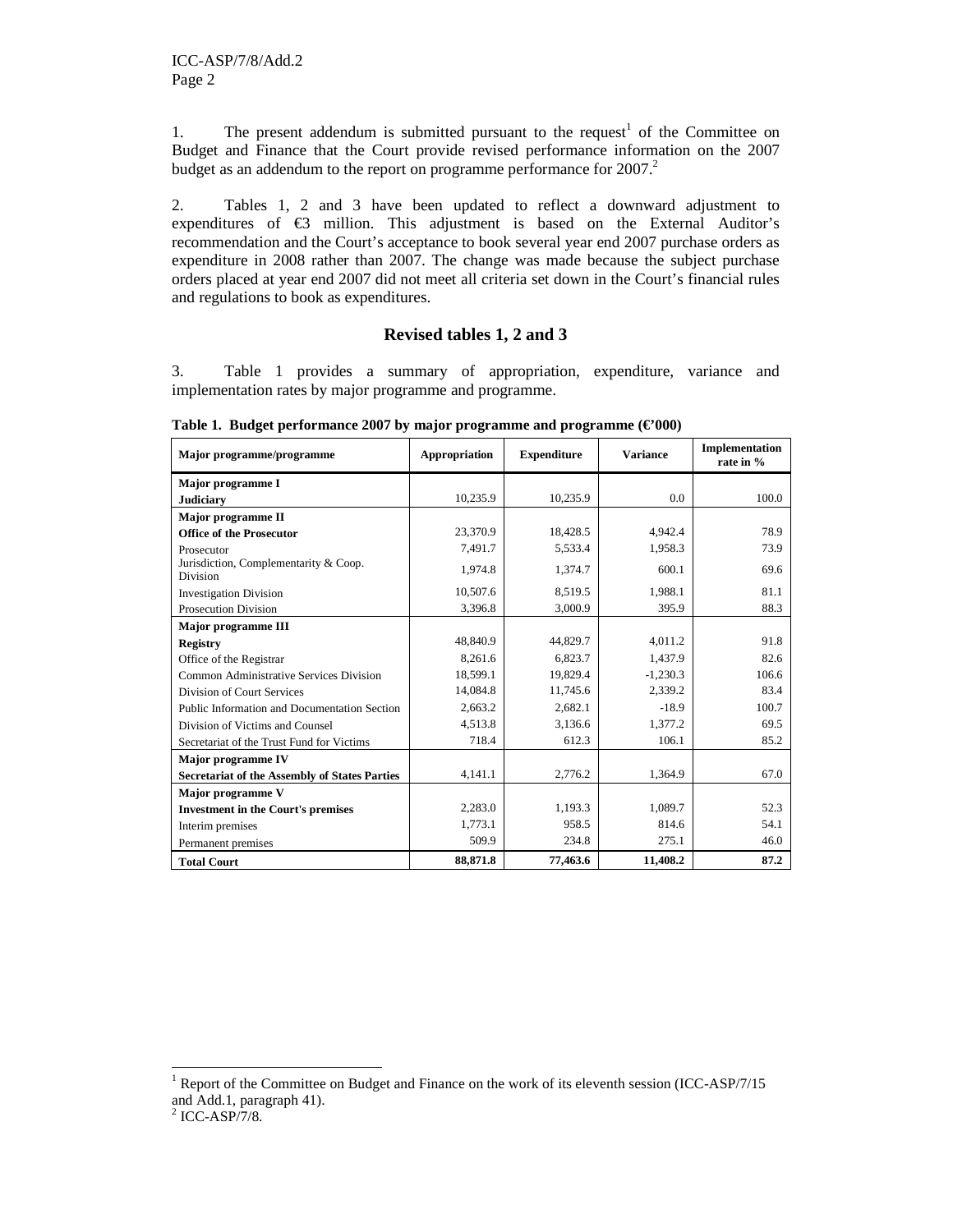4. Table 2 provides an overview split by basic and situation-related expenditure.

|                                                                |               | <b>Basic</b>       |                             | <b>Situation-related</b> |             |                             |
|----------------------------------------------------------------|---------------|--------------------|-----------------------------|--------------------------|-------------|-----------------------------|
| Major programme and programme                                  | Appropriation | <b>Expenditure</b> | Implementation<br>rate in % | Appropriation            | Expenditure | Implementation<br>rate in % |
| Major programme I: Judiciary                                   |               |                    |                             |                          |             |                             |
| <b>Judiciary</b>                                               | 9,500.1       | 9,982.0            | 105.1                       | 735.8                    | 253.9       | 34.5                        |
| Major programme II                                             |               |                    |                             |                          |             |                             |
| <b>Office of the Prosecutor</b>                                | 5,002.1       | 4,090.6            | 81.8                        | 18,368.8                 | 14,337.9    | 78.1                        |
| Prosecutor                                                     | 2,911.9       | 2,588.6            | 88.9                        | 4,579.8                  | 2,944.8     | 64.3                        |
| Jurisdiction, Complementarity & Coop. Div.                     | 898.9         | 617.1              | 68.6                        | 1,075.9                  | 757.6       | 70.4                        |
| <b>Investigation Division</b>                                  | 599.4         | 385.9              | 64.4                        | 9,908.2                  | 8,133.6     | 82.1                        |
| <b>Prosecution Division</b>                                    | 591.9         | 499.0              | 84.3                        | 2,804.9                  | 2,501.9     | 89.2                        |
| Major programme III                                            |               |                    |                             |                          |             |                             |
| <b>Registry</b>                                                | 27,513.1      | 28,025.2           | 101.9                       | 21,327.8                 | 16,804.5    | 78.8                        |
| Office of the Registrar                                        | 6,142.2       | 5,420.1            | 88.2                        | 2,119.4                  | 1,403.6     | 66.2                        |
| Common Administrative Services Division                        | 12,288.0      | 13,297.6           | 108.2                       | 6,311.1                  | 6,531.8     | 103.5                       |
| Division of Court Services                                     | 5,474.0       | 5,646.1            | 103.1                       | 8,610.8                  | 6,099.5     | 70.8                        |
| Public Information & Documentation Section                     | 1,309.5       | 1,568.8            | 119.8                       | 1,353.7                  | 1,113.3     | 82.2                        |
| Division of Victims and Counsel                                | 1,581.0       | 1,565.3            | 99.0                        | 2,932.8                  | 1,571.3     | 53.6                        |
| Secretariat of the Trust Fund for Victims                      | 718.4         | 527.3              | 73.4                        |                          | 85.0        |                             |
| Major programme IV                                             |               |                    |                             |                          |             |                             |
| <b>Secretariat of the Assembly of States</b><br><b>Parties</b> | 4,141.1       | 2,776.2            | 67.0                        |                          |             |                             |
| Major programme V                                              |               |                    |                             |                          |             |                             |
| <b>Investment in the Court's premises</b>                      | 2,283.0       | 1,193.3            | 52.3                        |                          |             |                             |
| Interim premises                                               | 1,773.1       | 958.5              | 54.1                        |                          |             |                             |
| Permanent premises                                             | 509.9         | 234.8              | 46.0                        |                          |             |                             |
| <b>Total Court</b>                                             | 48,439.4      | 46,067.3           | 95.1                        | 40,432.4                 | 31,396.3    | 77.7                        |

| Table 2. Budget implementation 2007 by basic and situation-related expenditure ( $\epsilon$ '000) |  |  |
|---------------------------------------------------------------------------------------------------|--|--|
|                                                                                                   |  |  |

5. The implementation in table 2 reflects a downward revision in basic expenditures of €1.2 million and €1.8 million in situation related expenditures as described above.

6. Table 3 illustrates the implementation of the budget performance of 2007 by expenditure type.